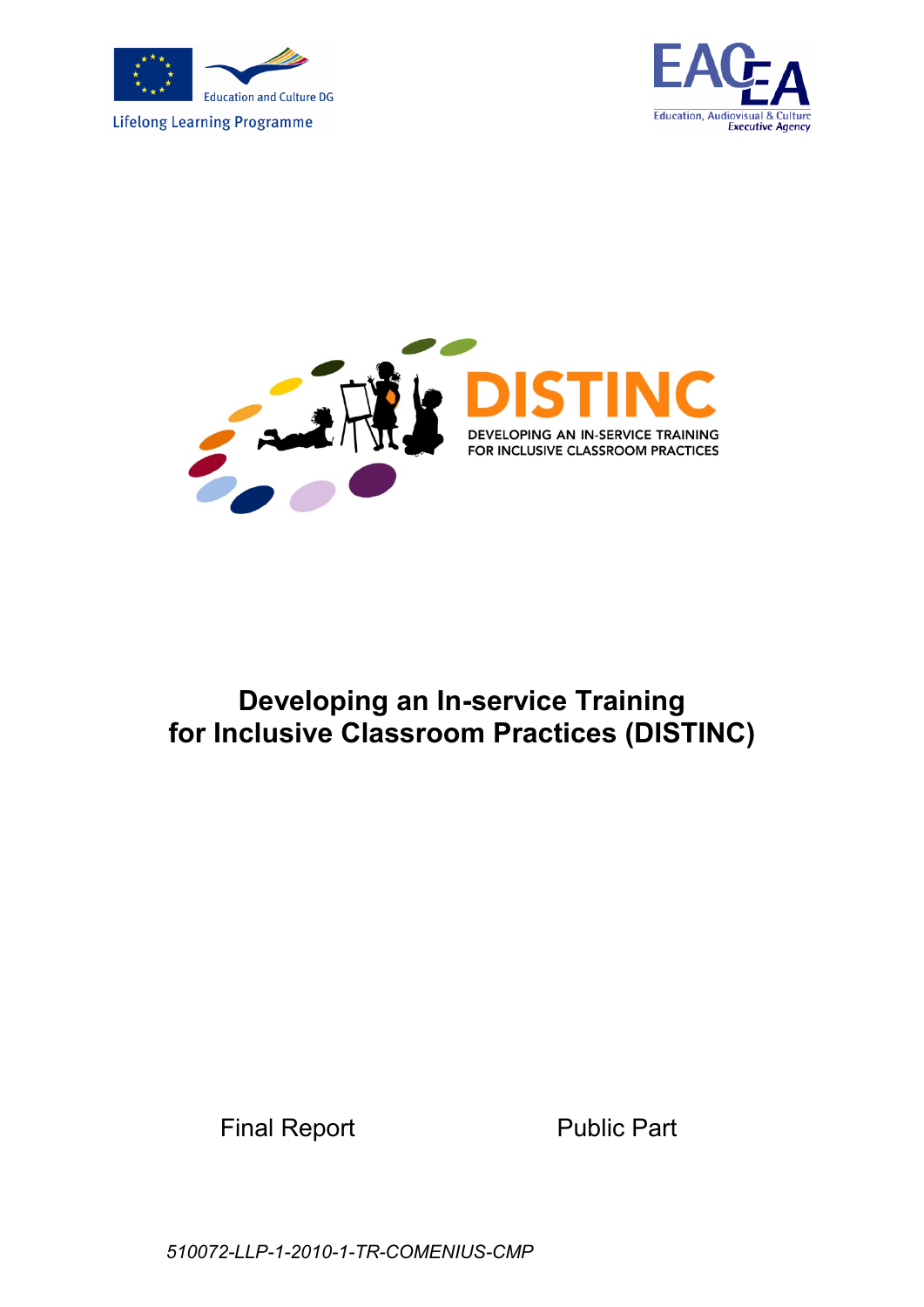## **Project information**

| Project acronym:                      |      | <b>DISTINC</b>                                  |
|---------------------------------------|------|-------------------------------------------------|
| Project title:                        |      | Developing an In-service Training for Inclusive |
|                                       |      | <b>Classroom Practices</b>                      |
| Project number:                       |      | 510072-LLP-1-2010-1-TR-COMENIUS-CMP             |
| Sub-programme or KA:                  |      | Comenius                                        |
| Project website:                      |      | www.distinc.eu                                  |
|                                       |      |                                                 |
| Reporting period:                     | From | 01/11/2010                                      |
|                                       | To   | 31/01/2013                                      |
| Report version:                       |      | First version                                   |
| Date of preparation:                  |      | 31.05.2013                                      |
|                                       |      |                                                 |
| Beneficiary organisation:             |      | <b>Bogazici University</b>                      |
|                                       |      |                                                 |
| Project coordinator:                  |      | Dr. Tamer Atabarut                              |
| Project coordinator organisation:     |      | Bogazici University Lifelong Learning Centre    |
| Project coordinator telephone number: |      | +90 212 257 31 27                               |
| Project coordinator email address:    |      | atabarut@boun.edu.tr                            |

This project has been funded with support from the European Commission.

This publication [communication] reflects the views only of the author, and the Commission cannot be held responsible for any use which may be made of the information contained therein.

© 2008 Copyright Education, Audiovisual & Culture Executive Agency.

The document may be freely copied and distributed provided that no modifications are made, that the source is acknowledged and that this copyright notice is included.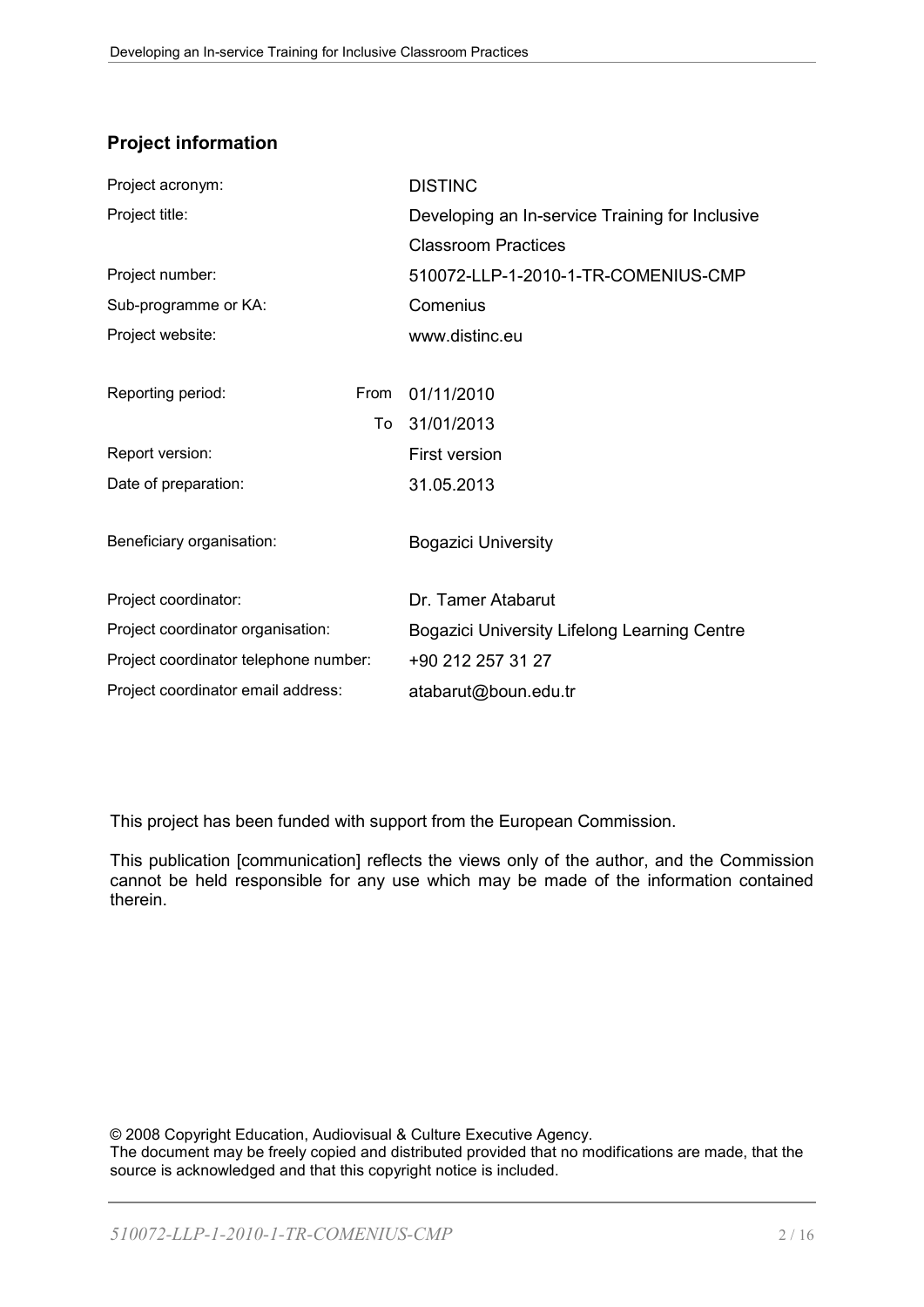## **Executive Summary**

Developing In-service Training for Inclusive Classroom (DISTINC) Practices is a European Union project, financed by the European Union Lifelong Learning Programmes, Comenius Multilateral Projects. Together with the six partners from five countries, namely Belgium (BE), Poland (PL), Portugal (PT), United Kingdom (UK), and Turkey (TR), it aims to develop an inservice training program for primary school teachers to improve skills and knowledge on inclusive classroom practices, particularly for children with special educational needs (learning difficulties and/or disability, and challenging behaviours). Within the lifetime of the project, a series of activities were conducted, from determining the specific and current needs of primary school teachers who have a variety of children with different needs including children with learning difficulties and/or challenging behaviours, to the development of training programme and its implementation.

The Consortium was formed of four higher education institutions that have expertise in inclusive practices in general, learning difficulties and challenging behaviours, additional expertise in curriculum development. Two remaining partner organizations (primary school in UK and local authority for education in Turkey) were mainly responsible to enable implementation and dissemination to wide range of schools and beneficiaries at local, national and EU level. Main outcomes of project are unique in-service training program; consisting of TIE training modules, a trainers' manual, training materials and a web site. The expected impacts are change of perception, knowledge and attitude in teachers and an accessible in-service training program for primary school teachers of children with learning difficulties and challenging behaviours.

Initially, the need analyses were conducted in each partner country by administering a questionnaire to the target group roughly to 2000 teachers. Considering the results of the needs analysis and former studies in the literature, the modules of the in-service training program, the TIE (Training in Inclusive Education), which is a 30-hour in-service training program were developed. Target group of the TIE is primary school teachers and the children with learning difficulties and/or challenging behaviours (with no serious intellectual, sensory, or motor impairment), who are at risk of educational failure.

During development stage of the program, initially, the training module was tested by the partner institutions. The partners trained minimum five teachers (trainer of teacher (TOT)) then, these TOTs trained other minimum five teachers to evaluate the effectiveness of the TIE in each partner country. Eventually roughly 380 teachers (more than in the project proposal) benefited from the training program.

Furthermore, a project website [\(www.distinc.eu\)](http://www.distinc.eu/), a brochure, a poster, and four e-newsletters in each partner's language were published. A kick-off meeting and plenary meetings between the project partners were done. Additionally, the dissemination activities i.e. press bulletin, press launch, seminars were organized besides the final conference.

As for the sustainability of the project, the following initiatives have been taken:

- i. Involving policymakers( both on the level of national and provincial boards)
- ii. Organizing in service training in partner countries
- iii. Developing new international LLP project proposals
- iv. Developing new national projects involving the implementation of DISTINC project
- v. Organizing summer courses
- vi. Up-dating the web page continuously
- vii. Promotion of the outcomes by means of conferences, press coverage, etc.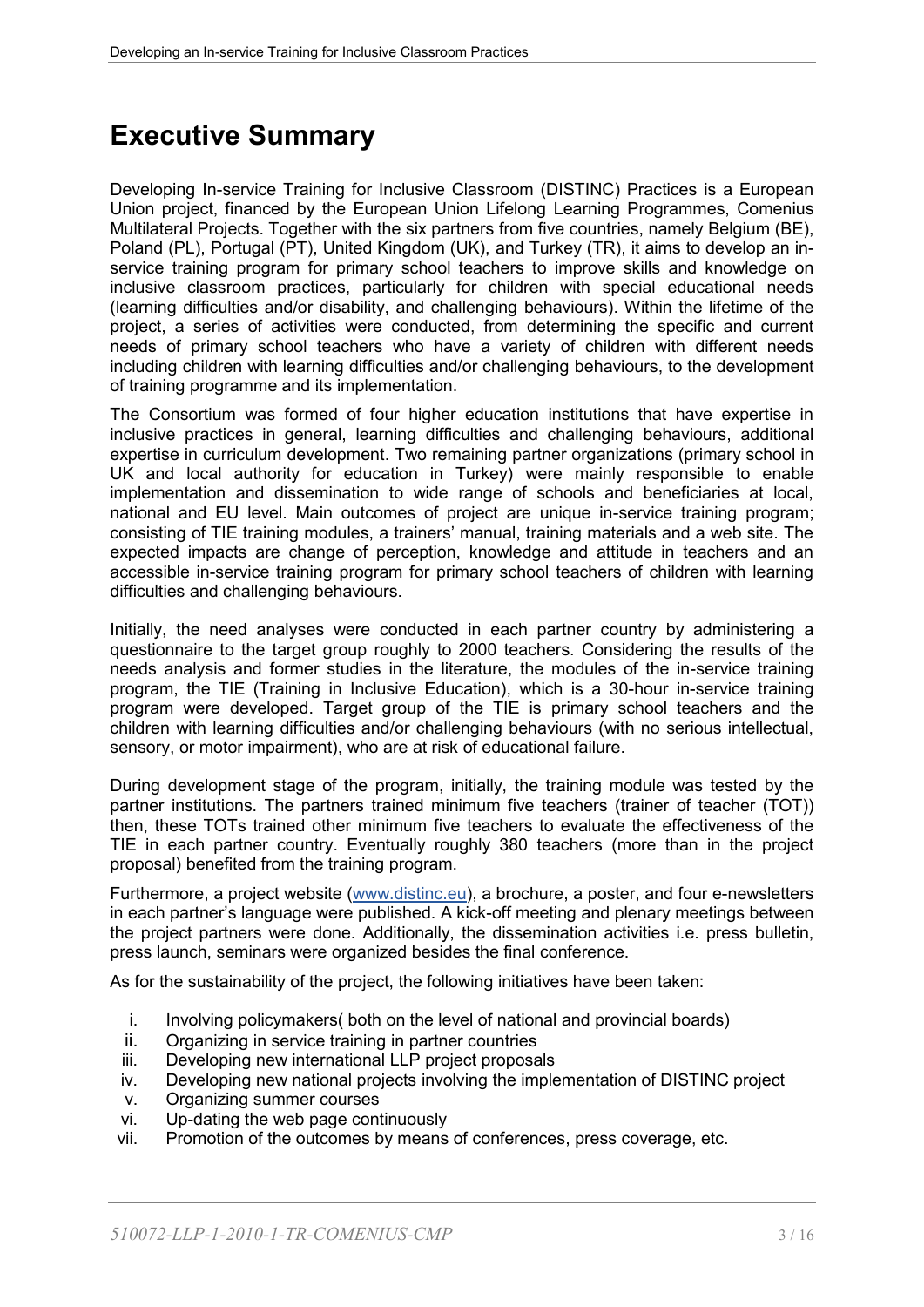# **Table of Contents**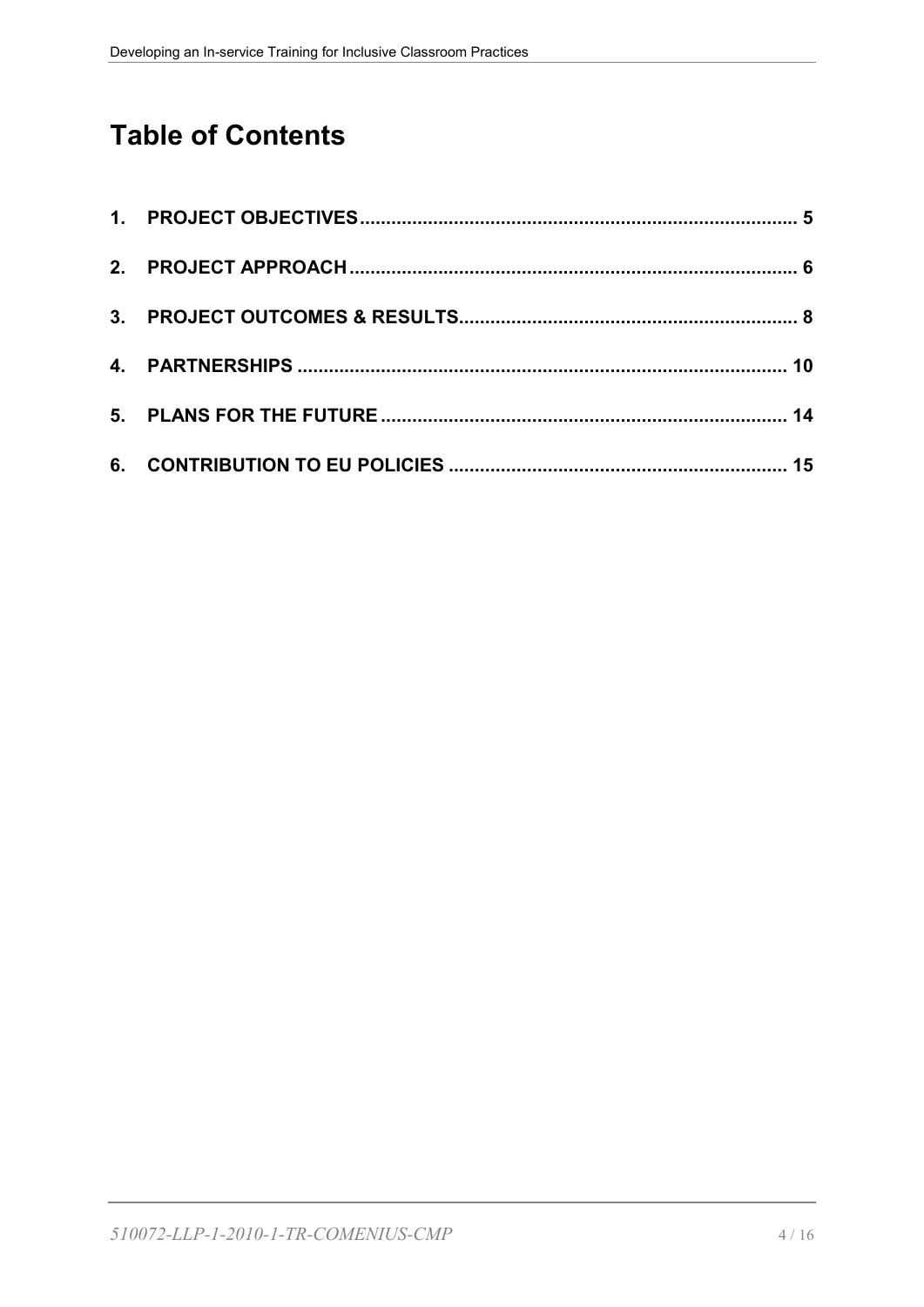## <span id="page-4-0"></span>**1. Project Objectives**

The objectives of DISTINC project are to;

- Determine the specific and current needs, knowledge, skills attitudes and perceptions of primary school teachers who have a variety of children with different needs, including children with special educational needs (SEN).
- Make teachers more aware and more competent in dealing with a variety of children with SEN in their classrooms.
- Make teachers understand the principles of inclusive education, to increase their inclusive practices and self-efficacy.
- Make teachers more competent, to increase their sense of competence (selfefficacy), in dealing with different needs, particularly in dealing with children with behaviour problems (or challenging behaviours) and children experiencing difficulties with learning, in particular with reading.
- Increase the academic, social, and self-regulatory competencies of children at risk of educational failure because of learning difficulties and behaviour problems, and decrease the risk to drop out, to underachieve, or to be referred to special education schools.
- Promote European co-operation in teacher training in inclusive practices, exchange of experiences regarding inclusion and mutual understanding.
- Develop a unique in-service training programme, to train target class-room teacher trainers who will themselves train target classroom teachers.
- Disseminate the training programme and exploit its modules to wider regions.

There are two main target groups of the project:

- Primary School Classroom Teachers
- Children with special educational needs (specific learning difficulties and/or disability, and behaviour problems) who are at risk of dropping-out and educational failure, for whatever reason (social or neurobiological or both), who do not have an immediately apparent serious intellectual, sensory or motor impairment.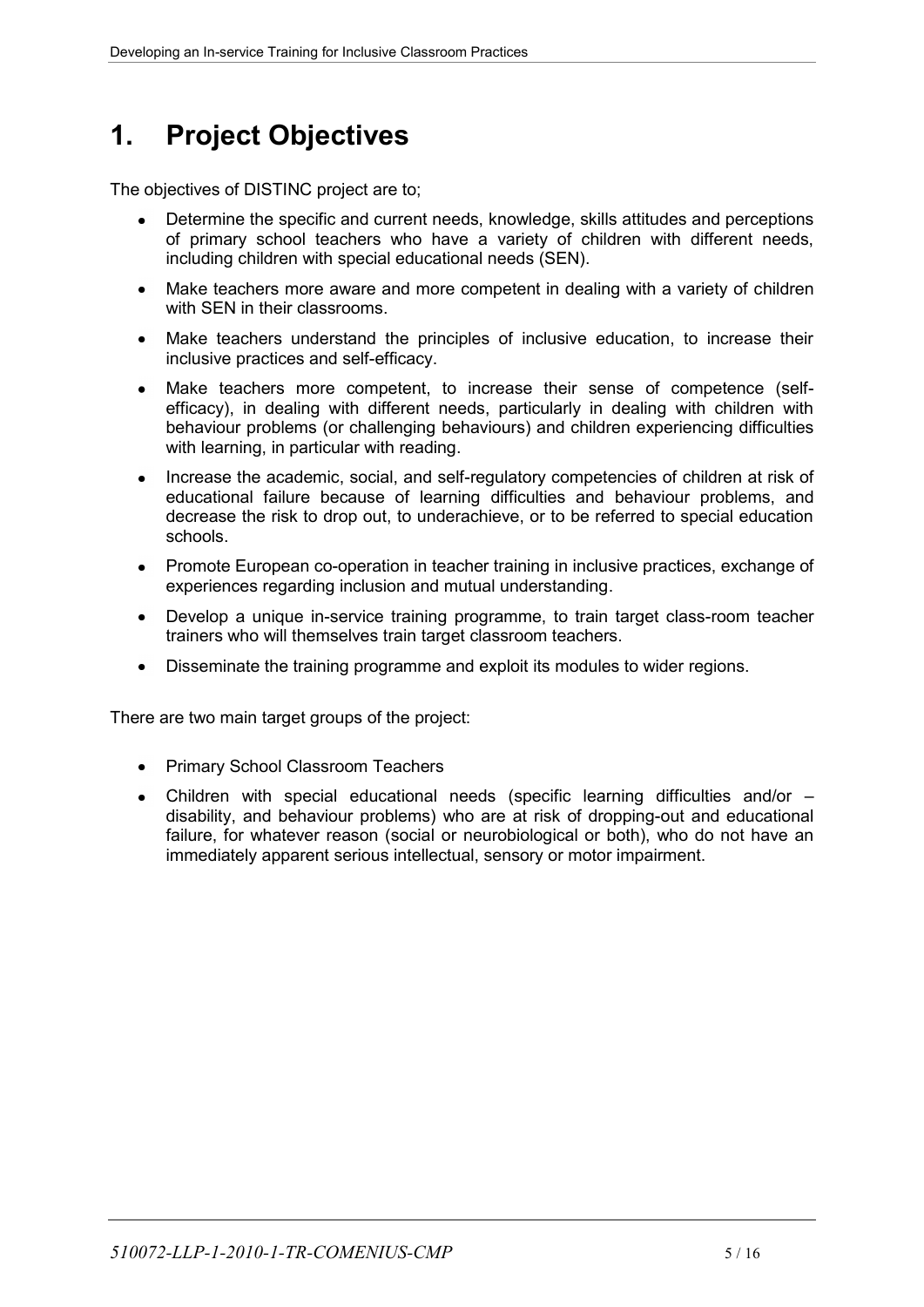## <span id="page-5-0"></span>**2. Project Approach**

During the last decades, a worldwide movement towards inclusive education has been taking place with the aim of proving equal educational opportunities for all children to reach their academic, emotional, social and physical potentials to the highest levels. However, many of these children still often drop out of the educational system, or underachieve, due to various reasons including learning difficulties and behaviour problems.

A number of countries have adapted their laws, in order to make education more inclusive towards individuals with different needs, but practice is lagging way behind policies: teachers have a hard time in dealing with a diversity of students' needs and performance levels. The largest group of children experiencing barriers of learning often have an "invisible disability": they may have an unrecognized learning disability or often present a behavioural challenge or have difficulties with attention. They often drop out of the educational system, or underachieve.

Additionally, classroom teachers lack necessary training and skills to provide appropriate practices for these students. As a result, many students with learning difficulties or challenging behaviour cannot benefit from classroom practices. Consequently, it is crucial for classroom teachers to be prepared to use the most effective methods, strategies, and techniques for in regular classroom settings.

In this context, the DISTINC project aims to develop an in-service training program for primary school teachers to improve skills and knowledge on inclusive classroom practices, particularly for children with special educational needs (learning difficulties and/or disability, and challenging behaviours).

After an extensive literature survey, a questionnaire for assessing the needs of the teachers was developed. This questionnaire is a research part of the DISTINC project that aims to determine the specific and current needs of primary school teachers who have a variety of children with different needs, including children with learning and/or challenging behaviours.

The questionnaire was applied to almost 2000 teachers. By analyzing the results of the questionnaire, the needs analysis report for each partner country and consequently a general one was prepared.

Based on the needs analysis report and research on the topic, the contents of five training modules (In-service Training in Inclusive Classroom Practices) were drafted.

The training of teachers (TOTs) was carried out and a follow-up meeting with those teachers was done accordingly. During the trainings, all the five modules were introduced, the activities of modules were implemented and were concluded through discussions, sharing of experience and thoughts, and finally giving feedback on the module materials and activities. During the whole course of training time, the activity materials and presentation handouts were distributed to teachers.

The next stage of the project was testing the effectiveness of the Training in Inclusive Education. The TOTs trained other minimum five teachers to evaluate the effectiveness of the TIE in each partner country. Eventually roughly 380 teachers (more than in the project proposal) benefited from the training program. In order to assess the program, pre and post tests were applied, the focus group discussions were realised. Considering those feedbacks, the training program was modified to its final version by making necessary adaptations.

In order to reach the project goals, required strategies (management, evaluation, dissemination and exploitation) were developed at the beginning of the project. In the light of those strategies a project management handbook, a quality and evaluation plan and a valorisation plan were prepared.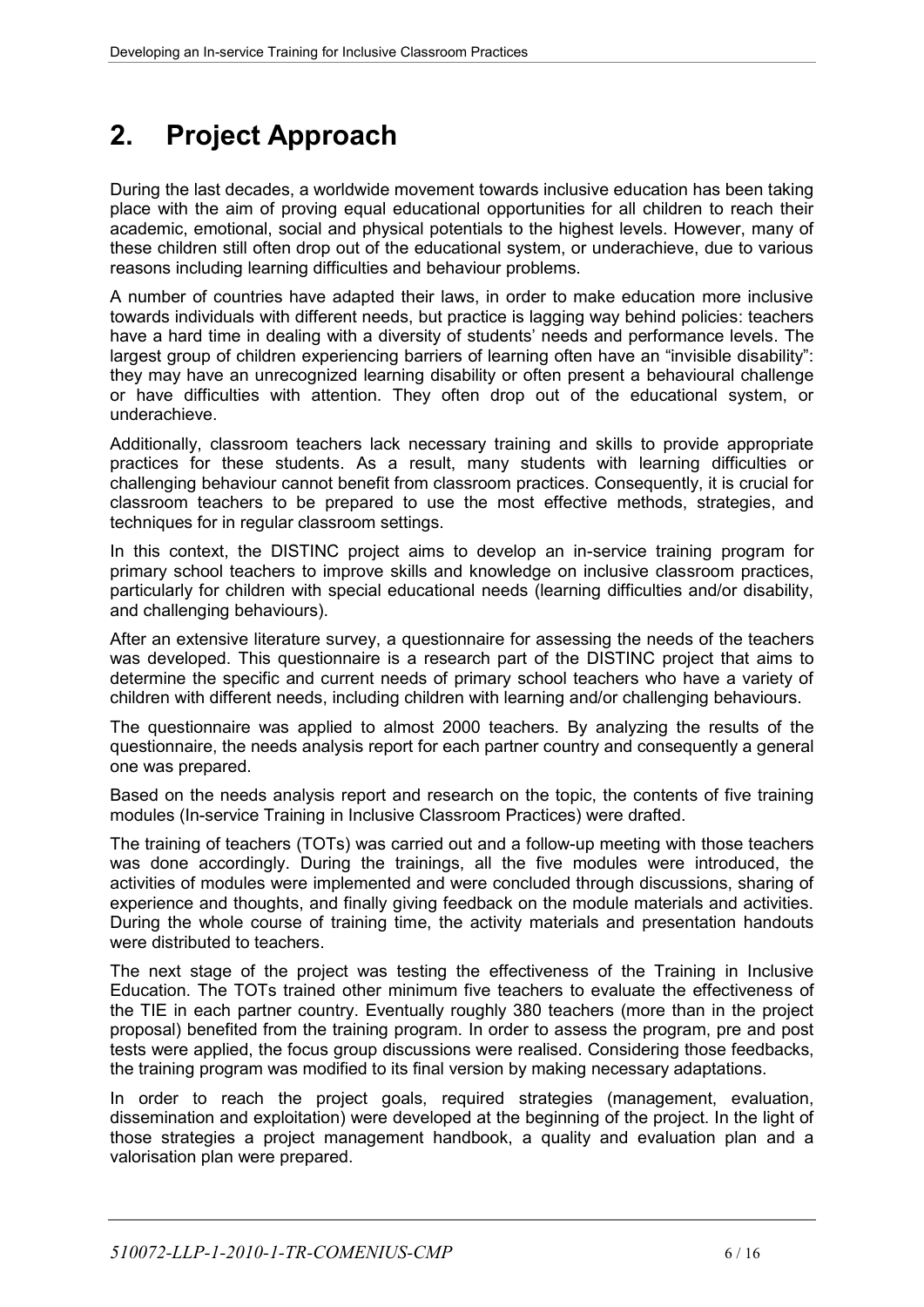A project management handbook was prepared to give the DISTINC Consortium specific guidelines for project management and the realization of project activities including: a detailed work plan of each activity and partners' roles for each WP, delivery timing, management strategy and indicators that could inhibit the project's proceeding. The handbook also includes internal monitoring procedures and tools, means of communication among partners and financial rules. A steering committee (SC) was formed with one member from each partner in the coordination of the project coordinator.

A quality and evaluation plan was prepared that included quality and evaluation strategy, performance indicators and evaluation objectives and methodologies. The plan includes three tasks, namely internal evaluation; evaluation of Training Module (TIE); evaluation of results for further implementations, impact and transferability. An evaluation committee (EC) was formed with one member from each partner in the coordination of the work package leader.

A valorisation plan was prepared, in order to determine the project valorisation strategy, to describe different tools to utilize according to the specific target group features and to define planning and responsibilities. The main goals of the valorisation plan are to obtain the largest impact of the results, in the partners' countries, and beyond, to increase the project's visibility and promoting the project's objectives, results, products, state-of-the-art.

As for the sustainability of the projects, all the actors in the project area were included in the project stages and furthermore all partners contacted with the educational policy makers (on the level of national ministry, provincial and city education boards). The international final conference was a significant opportunity for the promotion of the outcomes of the project.

Furthermore, the partners prepared EU LLP project proposals which focus on in-service training of teachers and the topic of inclusive education classroom practice, and finally a KA-4 transversal dissemination project was prepared in the area of inclusive assessment, hence oriented at changing the assessment methods and systems. A summer course (with 12 parallel courses) as eligible for a Comenius/Grundtvig individual mobility grant, will be held in Paris from 30/6/13-11/7/13 and 120 applications have been received.

On the other hand, some national initiatives have been taken i.e. the partner consortium in BE were awarded by the Ministry of Education, for a 1 year in-service teacher training project on the topic of "differentiating in the classroom for learners experiencing barriers to learning", where the DISTINC training materials will be used. The project coordinator together with the project partner, ILMEM has been working on an in service training for the target group of the project by using training materials that were developed in the scope of the project.

Nevertheless, the web site and the e-bulletins are significant media for the exploitation of the project outcomes.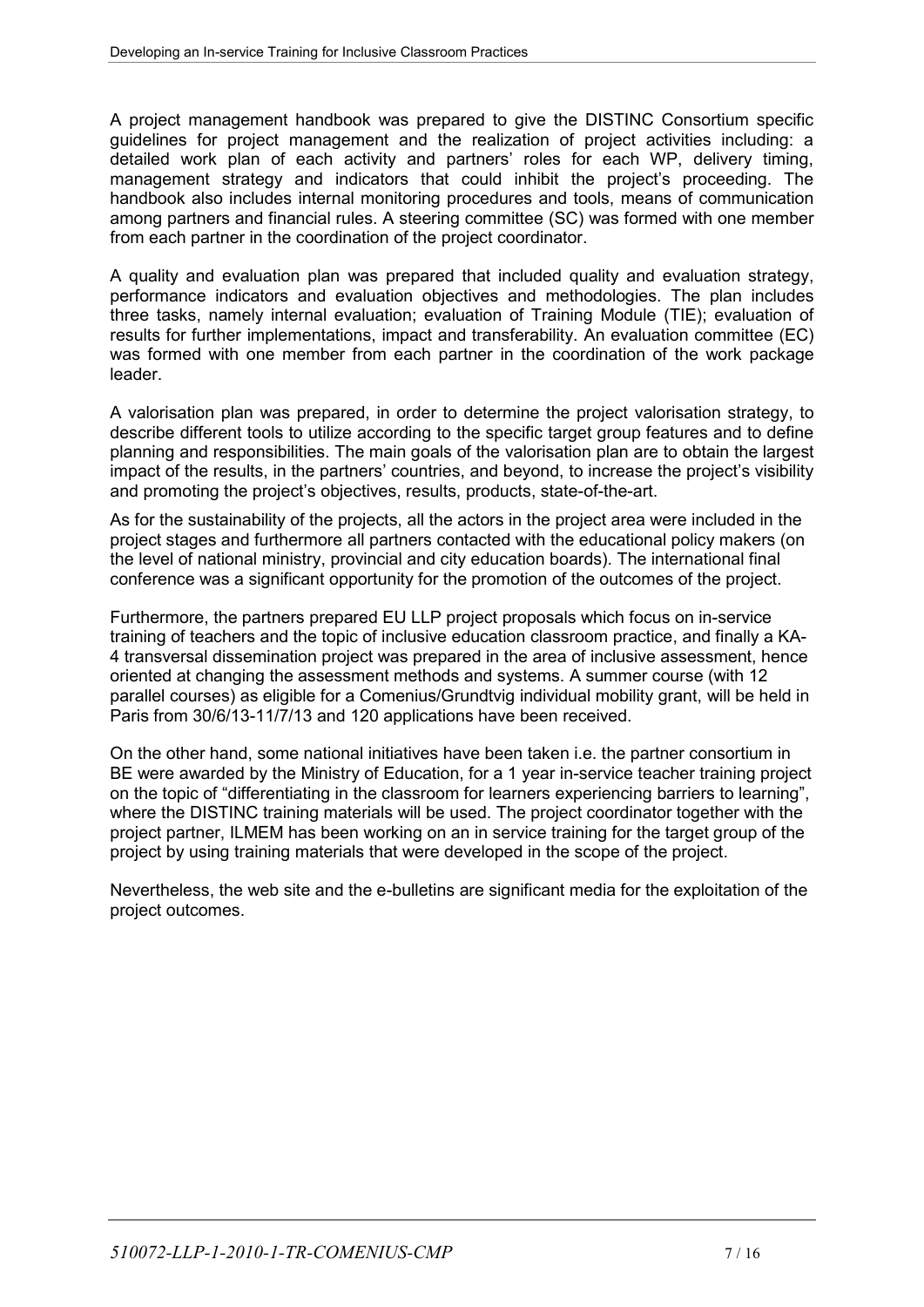## <span id="page-7-0"></span>**3. Project Outcomes & Results**

The main outcomes of the project are:

- i. *Questionnaire:* In order to determine the specific and current needs, knowledge, skills attitudes and perceptions of primary school teachers who have a variety of children with different needs, including children with special educational needs, a questionnaire was developed. After the experts developed the questionnaire in English, it was translated into national languages and a pilot study was conducted by using a structured interview form with elementary classroom teachers. The questionnaire consisted of four sections:
	- o Demographic information
	- o Experience with learning difficulties (LD)/challenging behaviours (CB)
	- $\circ$  Dealing with learning difficulties and (LD)/or challenging behaviours (CB)
	- o Current and future needs

The participants of the research were teachers working in public primary schools, teaching children from grades 1 to 6, while the age of the pupils was not a determining factor. Partner countries have carried out the research on samples the size of which varied (although in the assumption the minimum sample size was supposed to be 50 participants), the territorial range was also different from country to country. Eventually the number of teachers to whom the questionnaires were administered reached almost 2000.

- ii. *Needs Analysis Report:* All the data were collected on the basis of "The Needs Assessment Questionnaire" which was developed with the collaboration of all partners of the project. In order not to cause any uncertainty, it was decided to analyse the questionnaires for each partner country separately, since the number of teachers participated in this survey was not common for each country. By analyzing the results of the questionnaire in each partner country, initially the needs analysis report for each project country was prepared. Then a general needs analysis report was gathered. In spite of the existing differences in the educational systems, it can be said that there are large similarities between the participating groups of teachers from countries participating in the project.
- iii. *In-service Training Program*: The end product of the Project is an in-service training program in inclusive education for primary school classroom teachers. The training program consists of the following modules:
	- a. Module 1: General Knowledge about Inclusive Practices
	- b. Module 2: Inclusive Classroom Practices
	- c. Module 3: Challenging Behaviour: "What do we know?" "What can we learn?"
	- d. Module 4: Initial Reading and Writing Difficulties
	- e. Module 5: Difficulties in Fluency and Reading Comprehension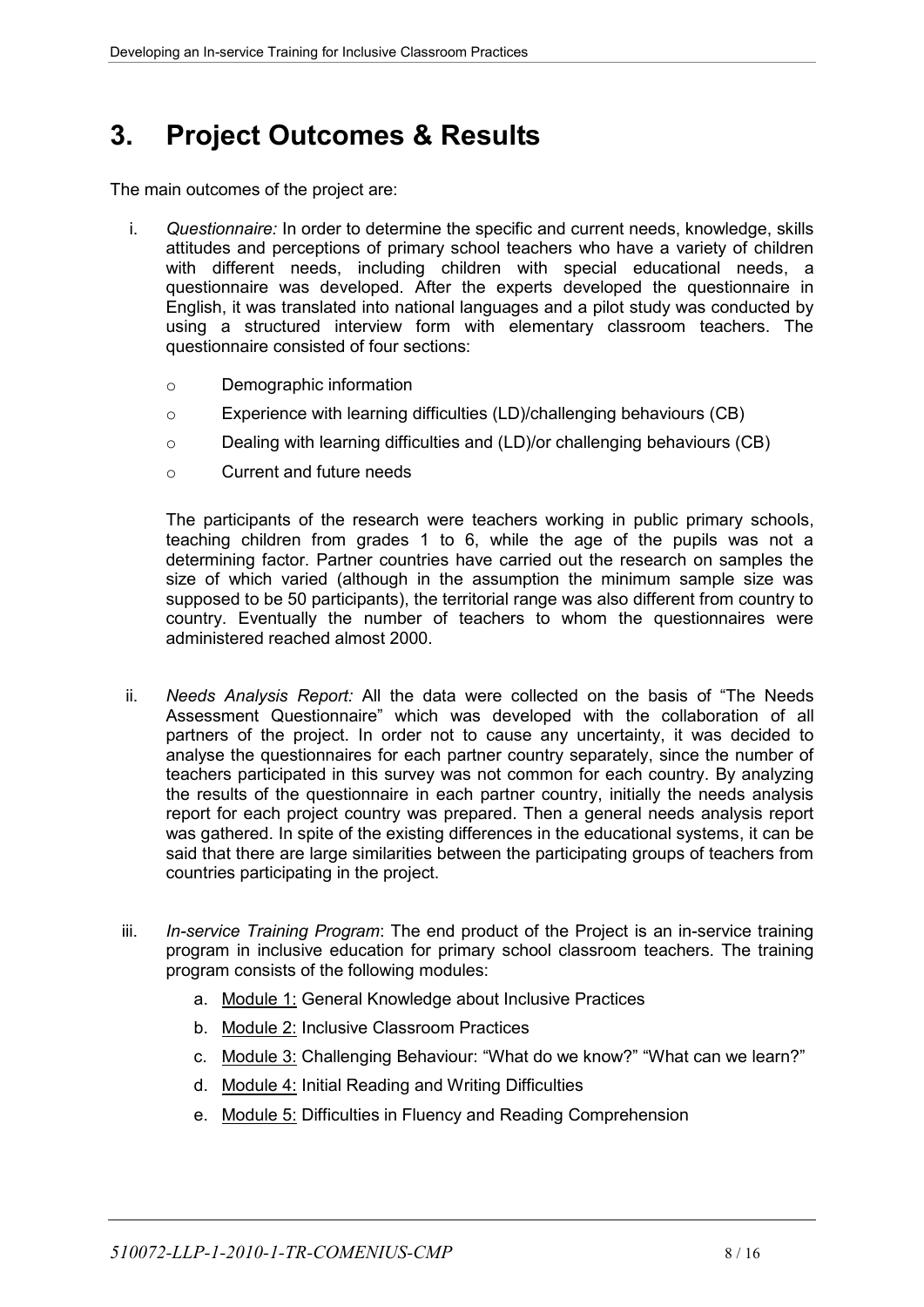- *iv. Training Guide:* The training guide in 5 languages includes a manual which was consist of 5 different modules and each modules included knowledge and training materials related to the subject, power point presentations for the teachers, handouts related to the given subject, specific strategies and techniques for each module.
- v. *Project website:* A project website [\(www.distinc.eu\)](http://www.distinc.eu/) was prepared and published. The website is the major communication and dissemination tool. It includes the project objectives, work plan, partnership description, public deliverables, private area for partners, etc. It addresses all project target group, beneficiaries and all actors interested.
- vi. *Project brochures*: In each partner countries' language a project brochure was prepared and printed. The project brochure includes the project objectives, background, target groups, project outcomes, partners information, etc.
- vii. *Project posters:* In each partner countries' language a project poster was prepared and printed. The project poster includes the project objectives, project outcomes.
- viii. *E-newsletters:* In each partner countries' language, four e-newsletters were prepared and submitted to the data-base of each partner. Additionally, it was uploaded to the project website.
- ix. *Strategy documents:* In the beginning of the project, required strategies (management, evaluation, dissemination and exploitation) were developed. In the light of those strategies a project management handbook, a quality and evaluation plan and a valorisation plan were prepared.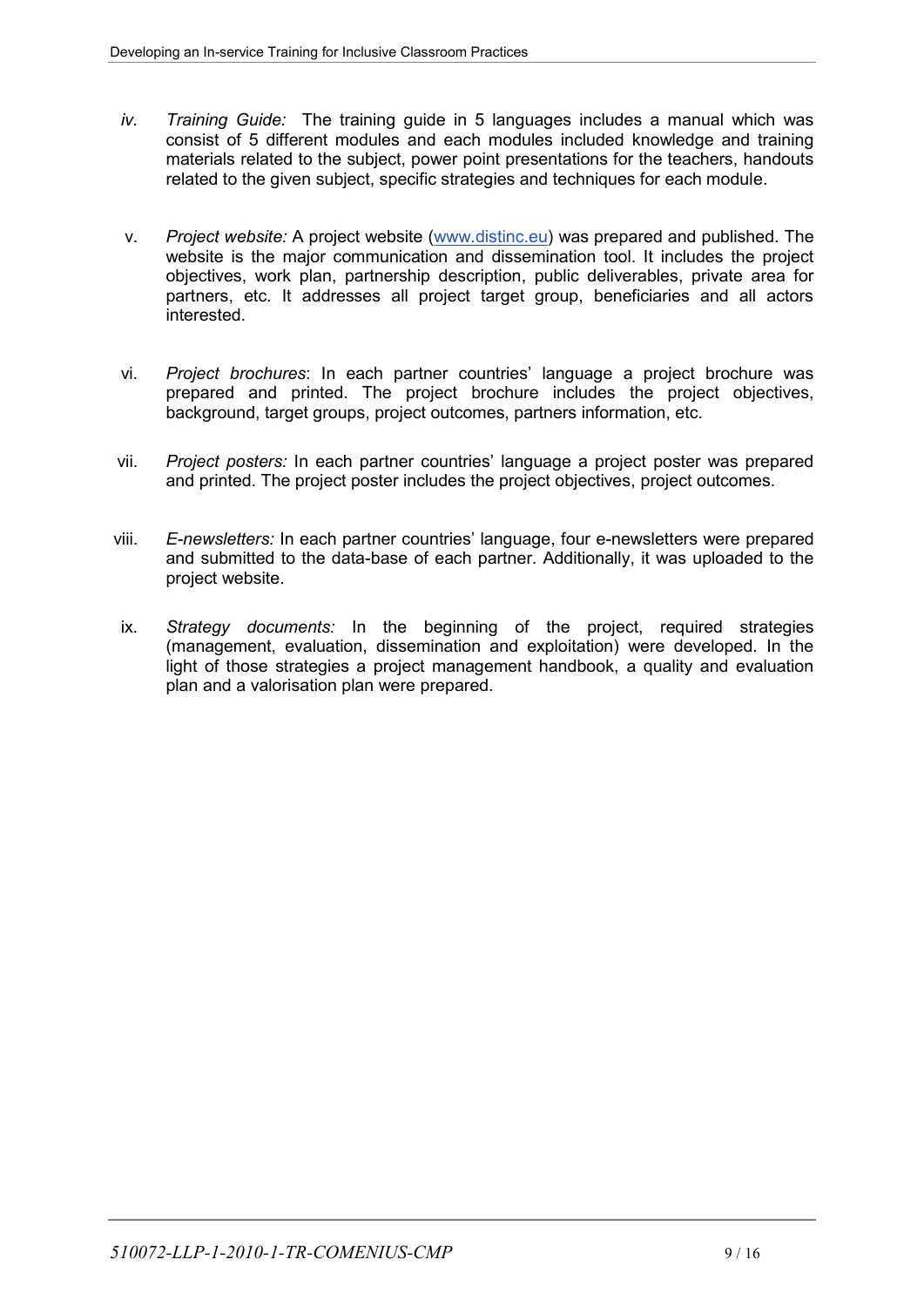## <span id="page-9-0"></span>**4. Partnerships**

In the DISTINC project, there were initially six partners from five countries, namely Belgium (BE), Poland (PL), Portugal (PT), United Kingdom (UK), and Turkey (TR). The DISTINC Consortium was formed of four higher education institutions that have expertise in inclusive practices in general, learning difficulties and challenging behaviours, additional expertise in curriculum development. Two remaining partner organizations (primary school in UK and local authority for education in Turkey) were mainly responsible to enable implementation and dissemination to wide range of schools and beneficiaries at local, national and EU level.

The project partnership had been formed according to specific needs for the development, implementation, testing and valorisation of the training module (TIE). As it requires academic knowledge and experience in inclusive education, BULLC's academic staffs are the leader of consortium in module development. UA, for its experience in disability studies, EU projects in inclusion (daffodil & inclues) and inclusive/cognitive education; SWSPIZ, for its experience in developing educational materials for schools and UE-CIEP, for its strong tradition on training teachers, in-service training teachers, were all bring in the know-how, expertise and resources for developing TIE. This way, an academically approved unique teacher training module was produced.

From aspect of reaching teachers of inclusive classroom practices, NPPS and ILMEM brought in the opportunity of addressing a wide range of target group; teachers of children of diverse intercultural background and disabilities, which made the module a reliable and valid one. NPPS, with student profile of 90 different ethnical background, which over 190 children on Special Needs Register and with a "school cluster" structure in Haringey Borough, was in constant cooperation with 11 primary schools within its region. ILMEM, as local authority for education, has a network of 1644 primary schools, 25260 classroom teachers working under its conduct.

The NPPS has been involved in several problems in the end of first year of the project. The government decided to convert some Haringey schools into academies-under private control. The NPPS and another school eventually complied with the government wishes and they have been converted to become an academy with a charity called AET taking ownership from. Under those circumstances the NPPS was obliged to withdrawal.

All involved organizations have vast experience in LLP projects and are capable of fulfilling project tasks successfully. BULLC has coordinated and participated different LLP projects. SWSPIZ has coordinated 2 LLP ComMLP. UA has coordinated 2 ComMLP on inclusive education. UE has been involved in 3 ComMLP and ILMEM has established, initiated and took part in many such consortia.

The advantages of multi-country partnership in DISTINC project include diversity, universal values, extensive literature survey, experience with different groups, various applications in partners' countries, special know-how. Such a multi-country partnership was not only significant for multilateral outcomes, but also for the integrity of the European partnership.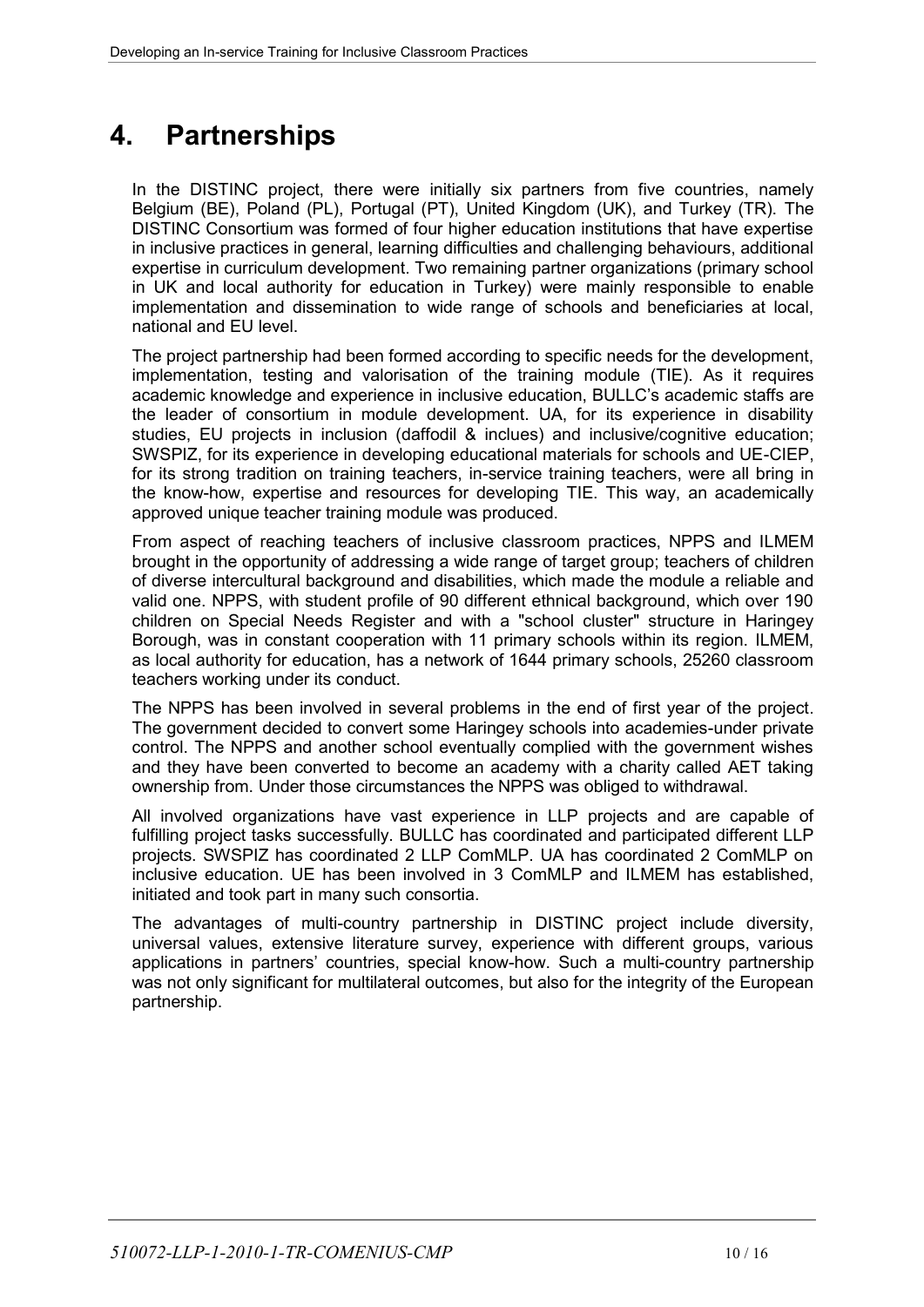The partners and their roles in the work packages that they lead are summarised below.

## **(P1) Boğaziçi University Lifelong Learning Centre (BULLC), TR**

### [www.buyem.boun.edu.tr](http://www.buyem.boun.edu.tr/) - **Role of the P1 in the Work Packages**

### WP1: Project Management

- Management work teams were selected.
- Project management plan & WP Gantt Chart were drawn up.
- Management of project activities, financial and administrative issues.
- Financial cost statements and reports were prepared to be sent to the EC.
- The Kick-off meeting was organized and participated.
- First, Second, Third & Final Plenary Meetings were participated.
- Monitoring tools were drawn up.
- Monitoring data were collected.
- Progress and final reports were prepared.

### WP4: Development of Training Modules

- The exchange of needs analysis results and contents with partners were coordinated.
- Training Modules cooperating with all partners were developed.
- Training materials (Training manuals and teaching materials) were developed.
- Edit in module 3, 4 and 5 and contributed in module 1, 3, 4 and 5.
- Due to the withdrawal of the NPPS, BULLC covered needed language check for the products accordingly.
- The training products were translated into Turkish.
- Organized and attended internal and related Skype meetings.

### WP5: Training of Trainers

- Training for Trainers organized to 23 teachers. Due to the withdrawal of the NPPS, BULLC increased the number of teachers for the training accordingly.
- The Training for Trainers for the implementation of ICP training modules were prepared and planned.
- The Trainers for the upcoming WP6-Testing the ICP were guided.
- Language check of module, training material and manual, due to the withdrawal of the NPSS.
- The training materials were translated into Turkish.

### WP7: ICP Assessment and Revision

- Coordinate the WP.
- Feedback data from teacher trainers and classroom teachers were collected.
- Feedback data was analyzed and reported.
- The ICP training module to its final version by making necessary adaptations was modified.
- The necessary language adaptations on final version ICP modules were made.
- Based upon feedback given by partners, the teachers' guide has been completely reworked from May 2012-January 2013, in 5 language versions. The international editorial committee was composed and met regularly via Skype, and constantly via email. A dropbox system was set up to work jointly on the files.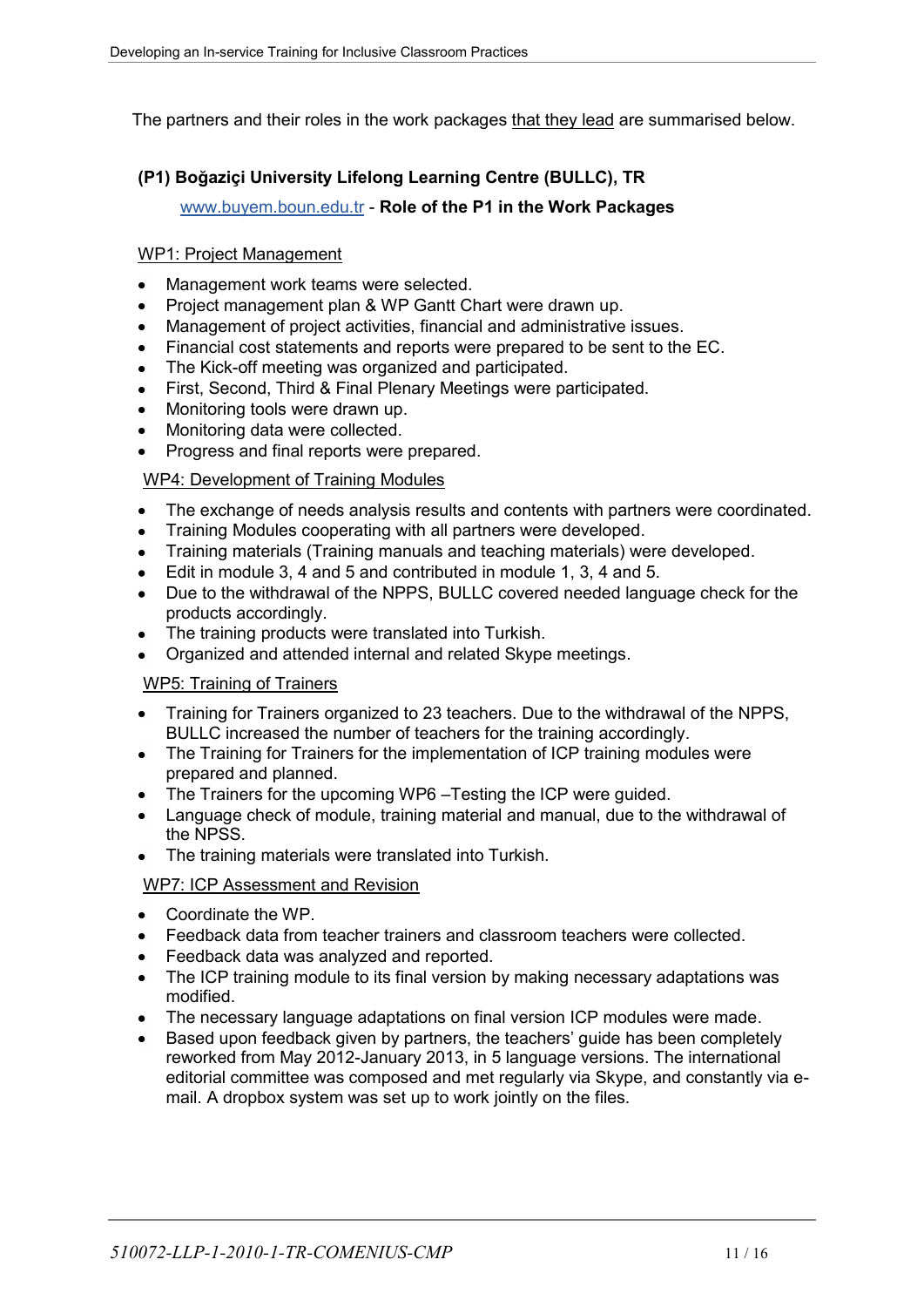## **(P2) Istanbul Provincial Directorate for National Education (ILMEM), TR**

## [www.istanbul.meb.gov.tr](http://www.istanbul.meb.gov.tr/) - **Role of the P2 in the Work Packages**

### WP6: Testing the ICP Training Module-TOTs

- Coordinate the WP.
- Classroom teachers were selected as participants.
- Official invitation were sent to the related schools for classroom teachers' contribution to ICP training for inclusive education (TIE) in local base.
- Teaching materials in inclusive education for guidance to trainers were provided.
- The ICP training was conducted.
- Feedback after the implementation was provided.

### **(P3) Academy of Management (SWSPIZ), PL** [www.swspiz.pl](http://www.swspiz.pl/) - **Role of the P3 in the Workpackages**

### WP3: Needs Analysis

- Coordinate the WP.
- The needs analysis questionnaire by P1 and partner countries were developed.
- The questionnaires administered to 57 classroom teachers.
- The results of needs analysis reports for each partner country were collected and written.
- The needs analysis report was prepared and finalized.

#### **(P4) University of Antwerp, Study Centre for inclusion & Enablement (INCENA), Faculty of Medicine, Centre for Primary & Interdisciplinary Care, BE** [www.sclm.ua.ac.be](http://www.sclm.ua.ac.be/) - **Role of the P4 in the Work Packages**

### WP8: Dissemination

- Coordinate the WP.
- Composition of a local expert committee involving 4 higher education teacher training colleges : Plantijn, Artesis, Karel De Grote, Artevelde
- Sending information (newsletter, brochure) to a database of 1800 e-mail addresses
- Presentation at international meeting of "Pathway to Inclusion" Comenius project Brussels on Jan 27th 2011
- Presentation of Distinc project at national directors' meeting in Blankenberge (Febr.10) (N=40)
- Presentation of Distinc project at international summer course in the Netherlands (Zwolle, 3-14 July 2011) (N°= 150)
- Presentation of Distinc project at National meeting of working group on Action & Needs-based working at school, Gent, Sept 15th 2011 and Sept 13 2012 (N= 600)
- Presentation of Distinc project at local in-service training (Sept 30th)
- Coaching 10 inclusive schools
- Training special needs teachers during  $3 \times \frac{1}{2}$  days (Nov. 2010 & 2012) at the Artesis bachelor programme in "mediation techniques" (N=19)
- Training teachers & support staff during 12 days at the University of Antwerp postgraduate programme in Cognitive Activation (Feuerstein programme); (N= 14)
- Meeting with directors of regular and special education school board of City of Antwerp and Child Guidance Centre (march 2012)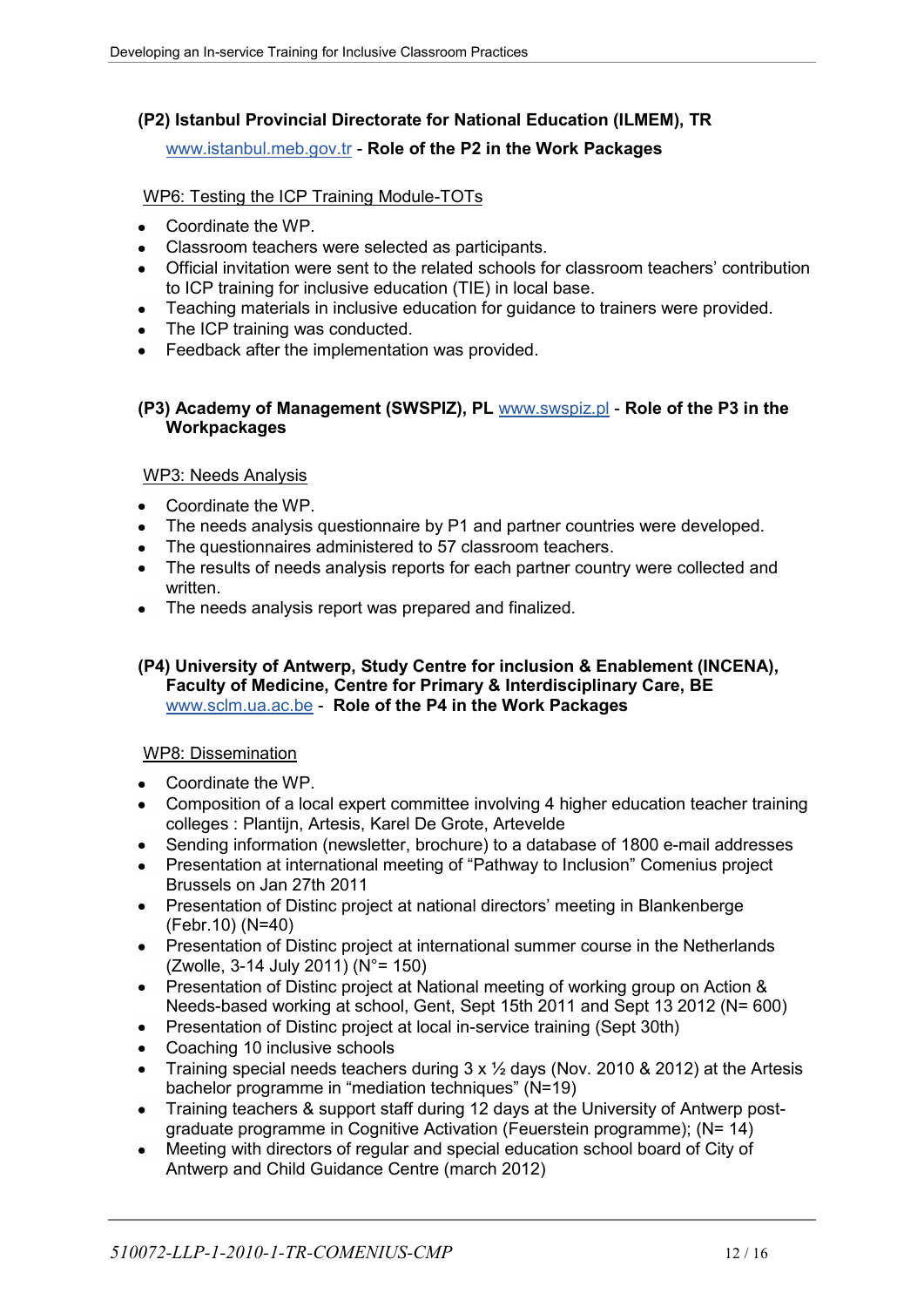- Project submitted in December 2012 to Ministry of Education, to implement Distinc in school year 2013-14; approved in march 2013
- Copyright issues: every module editor was responsible to "clear" copyright issues in the text of the Teachers' Guide, as well as in the training materials (powerpoints) Permission to quote was asked to several contributing authors.
- Proposal discussed with partners about exploitation of Teachers' Guide and DVD: DVD and paper guide should not be separated. Guide was published by Bogazici University Press in Istanbul. It will be printed on demand. Prices of the different language versions are different from country to country. Digital version of manual and DVD are not completely distributed for free, but for a small fee, covering costs of copying and sending. Excerpts of manual will be published on the website, but not completely.

## WP9: Exploitation

- Coordinate the WP.
- Contributed National Exploitation Conference Guide
- First National Exploitation Conference was held in December 2011.
- Second National Exploitation Conference was held in January 2013.
- Promotional materials to the key actors at national level and at key thematic conferences were delivered.

### **(P5) Noel Park Primary School (NPPS), UK** [www.noelparkprimary.net](http://www.noelparkprimary.net/) - **Role of the P5 in the Work Packages**

### WP5: Training of Trainers

Due to the withdrawal of the NPPS (P5) some of the roles and tasks which were supposed to be covered by the NPPS are transferred to the project coordinator and other beneficiaries.

## **(P6) University of Evora Research Centre on Education & Psychology, PT**

### [www.uevora.pt](http://www.uevora.pt/) - **Role of the P6 in the Workpackages**

### WP2: Quality and Evaluation

- $\bullet$ Coordinate the WP.
- Evaluation Committee was set up.  $\bullet$
- Evaluation Plan was draw up.  $\bullet$
- The record grid/sheet of each meeting was draw up and filled in.
- Questionnaires were designed and submitted.  $\bullet$
- Data entry and analysis at national level was prepared.  $\bullet$
- Focus groups among national learners were fixed up.  $\bullet$
- Kick-off, First, Second, Third and Final Plenary meetings' Evaluation Reports were written.
- Evaluation and assessment reports were prepared.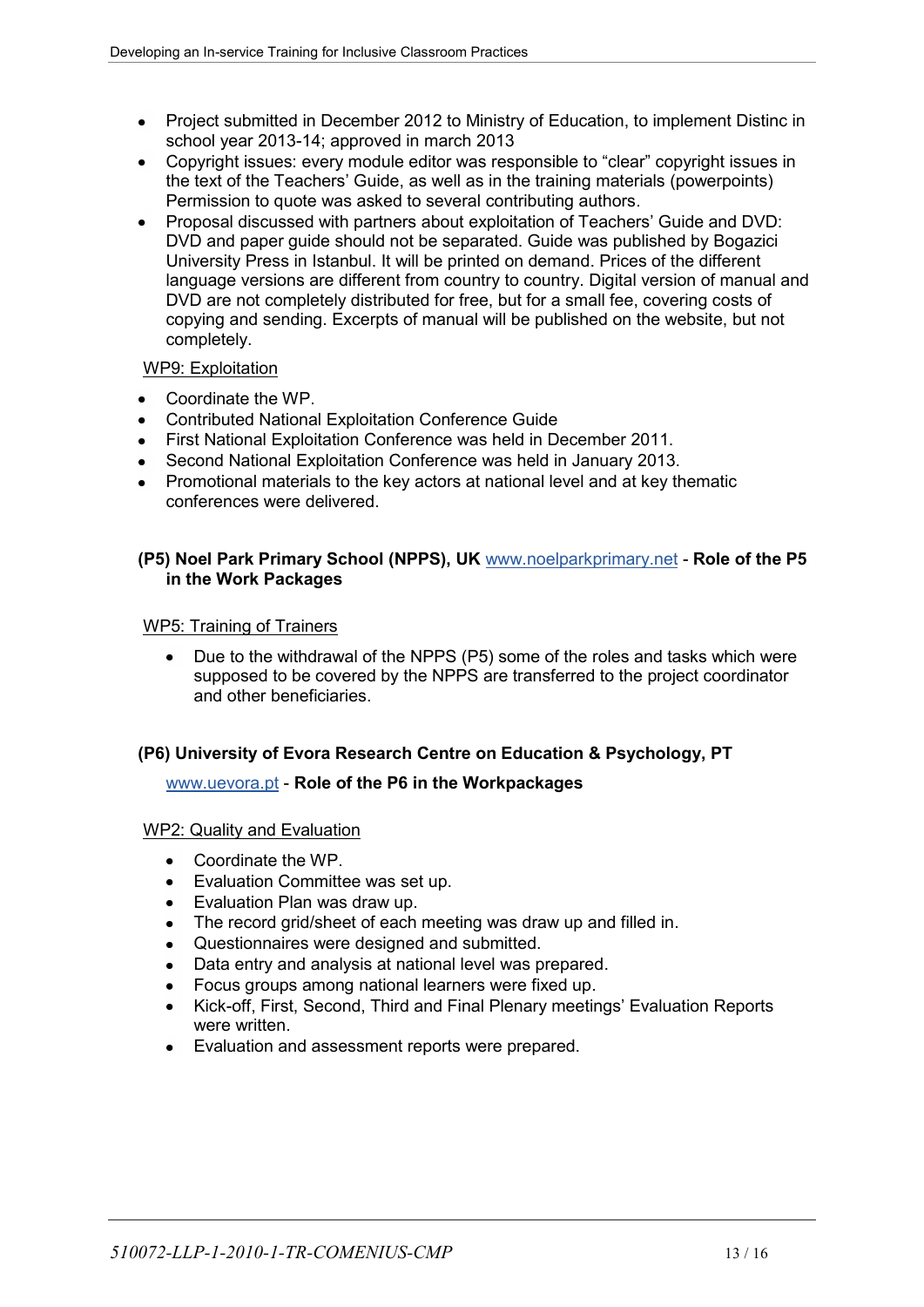## <span id="page-13-0"></span>**5. Plans for the Future**

As for the sustainability of the projects, the following initiatives have been taken:

- Involving policy makers: all partners get in touch with the educational policy makers (on the level of national ministry, provincial and city education boards) in all phases of the project.
- Developing new international LLP project proposals: the partners from BE, TR, PL, PT and UK presented - together with other non-DISTINC partners - three Life Long Learning Projects to the EACEA in January and February 2013 : the "Open Doors" project (coordinated by Ghent - Belgium ) is a Comenius network project which focuses on inservice training of teachers and the topic of inclusive education classroom practice; "Enablement+" (coordinator University of Antwerp – BE), a Leonardo multilateral development project, focuses on training educators and teachers in activation and inclusion of children with very severe dependency problems and multiple disability; finally "Connect-in" is a KA-4 transversal dissemination project in the area of inclusive assessment, hence oriented at changing the assessment methods and systems.
- Developing new national projects involving the implementation of DISTINC project: The partner consortium in BE presented a project to the Ministry of Education, for a 1 year inservice teacher training project on the topic of "differentiating in the classroom for learners experiencing barriers to learning", where the DISTINC training materials will be used. The project has been approved and will be financed in 2013-14.
- Organizing summer courses: The partner from BE presented a summer course (with 12 parallel courses) as eligible for a Comenius/Grundtvig individual mobility grant, for a summer course in Paris from 30/6/13-11/7/13; 120 applications have been received.
- Organizing in service training in partner countries: The project coordinator together with the project partner, ILMEM has been working on an in service training for the target group of the project by using training materials that were developed in the scope of the project. ILMEM, as local authority for education in Istanbul, has a network of 1644 primary schools, 25260 classroom teachers working under its conduct.
- Commercialisation of the outcomes: A proposal discussed with partners about the exploitation of Teachers' Guide and DVD. The printed guide and DVD should not be separated. The guide was published by Bogazici University Press in Istanbul. It will be printed on demand. The prices of the different language versions are different from country to country. Digital version of manual and DVD are not completely distributed with a small fee, covering costs of copying and sending. Excerpts of manual will be published on the website, but not completely.
- Up-dating the web page periodically: For the exploitation of the outcomes, the project web-site will be up-dated by the project coordinator, BULLC, periodically.
- Promotion of the outcomes by means of conferences, press coverage, etc.: For the exploitation of the outcomes, the partners are going to promote the outcomes by means of next conferences (i.e. 2013 World Congress of Psychological Counselling and Guidance in September 2013) and press coverage.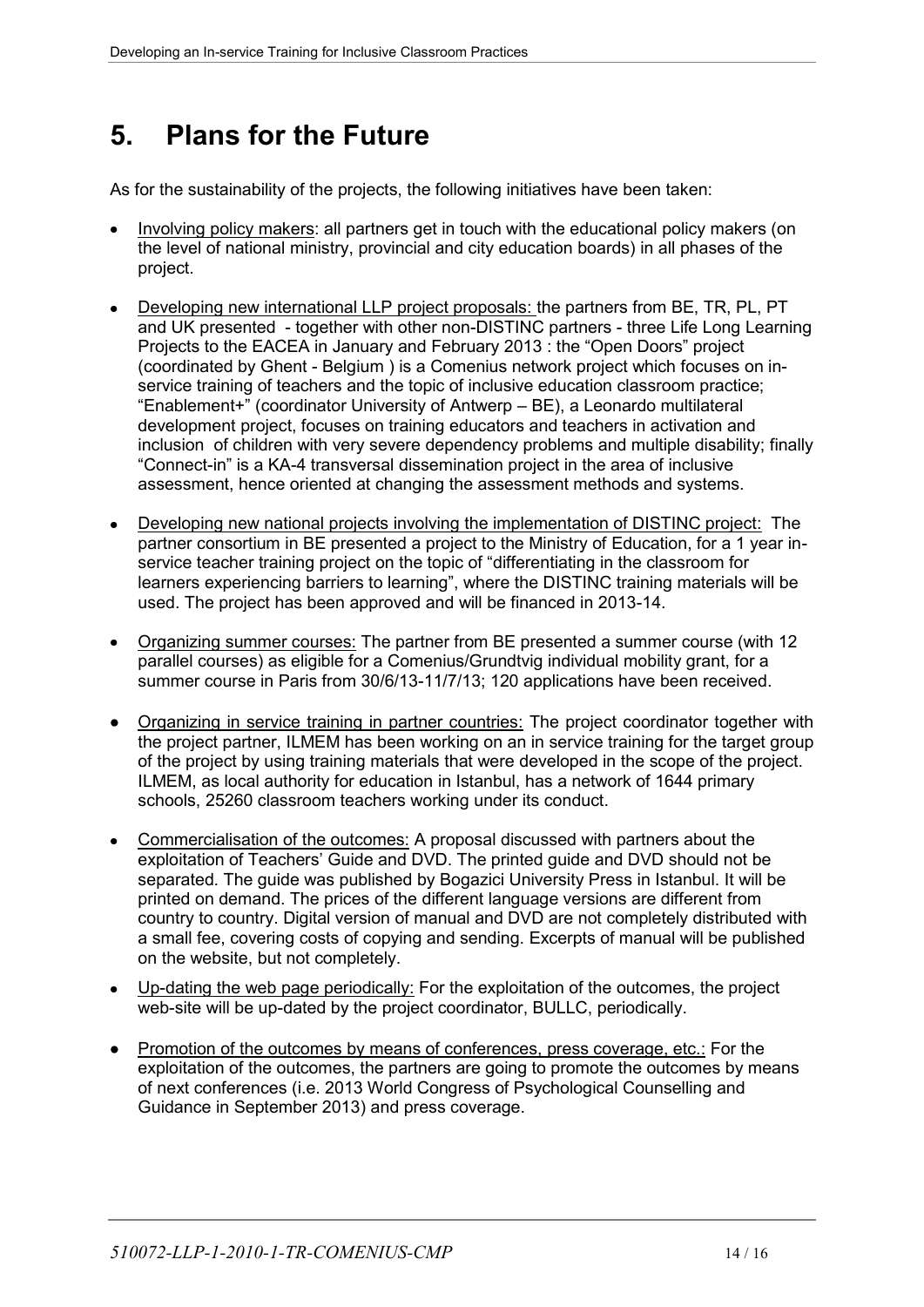## <span id="page-14-0"></span>**6. Contribution to EU policies**

Implementation of inclusive practices has been one of the major issues in school settings, since many students with special needs could not benefit from regular classroom practices. DISTINC project is to help classroom teachers to be prepared to use the most effective methods, strategies, and techniques for inclusive practices, so as to promote their integration into mainstream education and training.

While national education strategies on inclusive practices are set in most member countries, common challenges are encountered, which await to be overcome. DISTINC project aims at elevating the quality of education, by developing a teacher training program, for primary education classroom teachers of students with special needs. Consequently, it will be allowing everyone the chance to participate in society and a key to growth and high intellectual capital which will contribute to the "Europe 2020" strategy by means of education and training.

Development of ICP training module, which is answering EU LLP policies in parallel to above mentioned priority, is creating new teaching approaches and provisions for children with learning /mild disabilities and helping to promote their integration into mainstream education and training. Through training of teachers in inclusive classroom practices, children with mild/learning disabilities get better chance in integrating into learning and training.

Despite the existing research, studies and previous projects in inclusive education, which member countries benefit from, EU teachers, still lack necessary knowledge and skills to provide appropriate practices for students with special needs. Thus, furnishing teachers with these knowledge and skills is an urgent and crucial need.

Collaboration among EU universities and schools is a way of enhancing education and jointly meeting needs of teachers. It promotes the sharing and transferring of knowledge and experiences among academicians and teachers at EU level. The collaboration in this project caused to further common project proposals and on-going communication.

The school visits done in each project partner country together with exchange of knowledge facilitated the better understanding of the education systems in the EU. Furthermore, this played a significant role to tackle the dilemma for inclusive education to promote the students' integration into mainstream education and training and simultaneously create optimal conditions of learning for many different children, many of whom have learning & behaviour challenges.

EU partner countries in the DISTINC project involved in the key project actions which included; needs analysis, module development, experimentation, results dissemination and arranging of national events for the results exploitation, participation in international conferences.